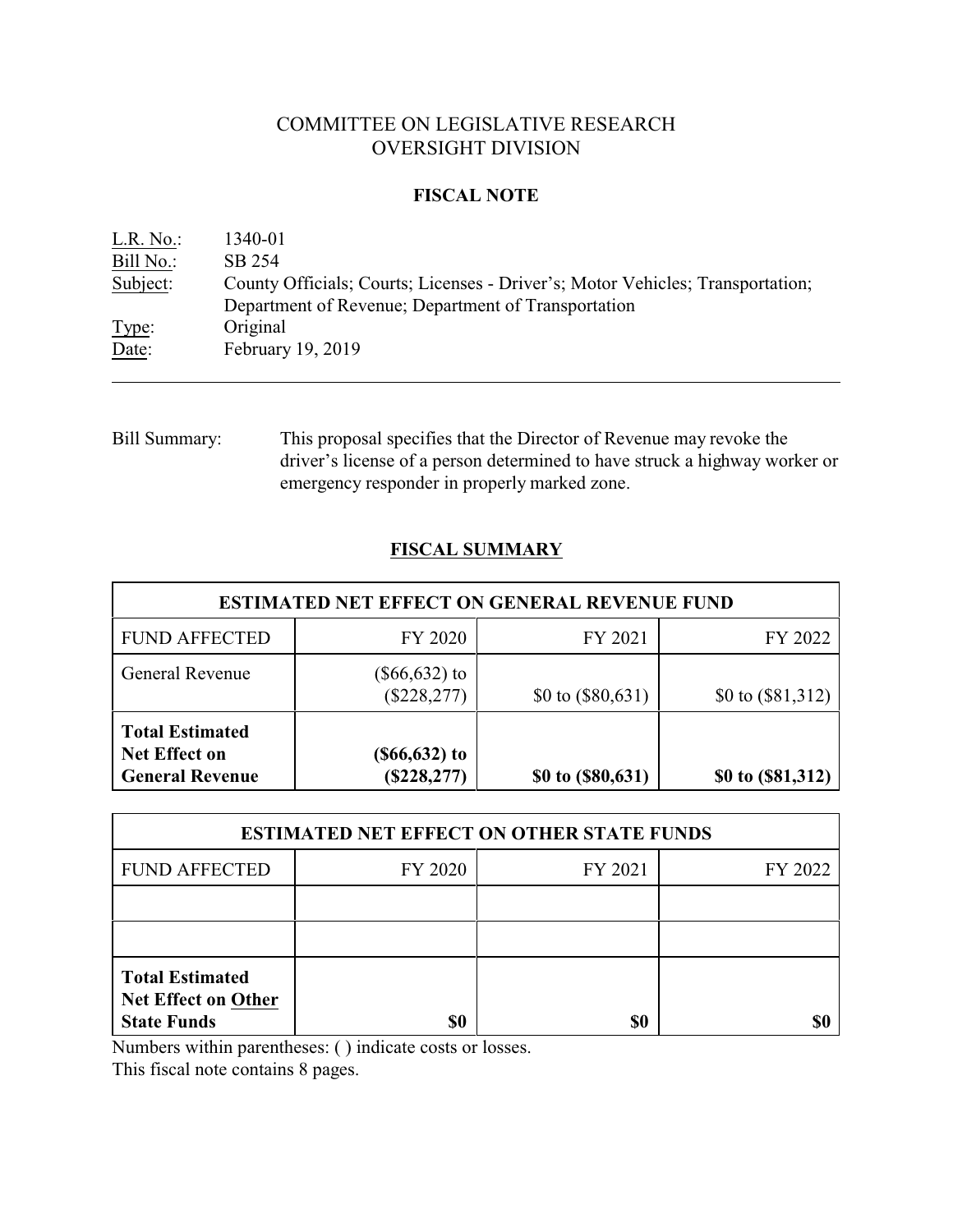L.R. No. 1340-01 Bill No. SB 254 Page 2 of 8 February 19, 2019

|                                                                     | <b>ESTIMATED NET EFFECT ON FEDERAL FUNDS</b> |         |         |
|---------------------------------------------------------------------|----------------------------------------------|---------|---------|
| <b>FUND AFFECTED</b>                                                | FY 2020                                      | FY 2021 | FY 2022 |
|                                                                     |                                              |         |         |
|                                                                     |                                              |         |         |
| <b>Total Estimated</b><br>Net Effect on All<br><b>Federal Funds</b> | \$0                                          | \$0     |         |

| <b>ESTIMATED NET EFFECT ON FULL TIME EQUIVALENT (FTE)</b>    |                |            |            |  |
|--------------------------------------------------------------|----------------|------------|------------|--|
| <b>FUND AFFECTED</b>                                         | FY 2020        | FY 2021    | FY 2022    |  |
| General Revenue                                              | $0$ or $3$ FTE | 0 or 1 FTE | 0 or 1 FTE |  |
|                                                              |                |            |            |  |
| <b>Total Estimated</b><br><b>Net Effect on</b><br><b>FTE</b> | 0 or 3 FTE     | 0 or 1 FTE | 0 or 1 FTE |  |

 $\boxtimes$  Estimated Net Effect (expenditures or reduced revenues) expected to exceed \$100,000 in any of the three fiscal years after implementation of the act.

|                         |         | <b>ESTIMATED NET EFFECT ON LOCAL FUNDS</b> |         |
|-------------------------|---------|--------------------------------------------|---------|
| <b>FUND AFFECTED</b>    | FY 2020 | FY 2021                                    | FY 2022 |
| <b>Local Government</b> | \$0     | \$0                                        | \$0     |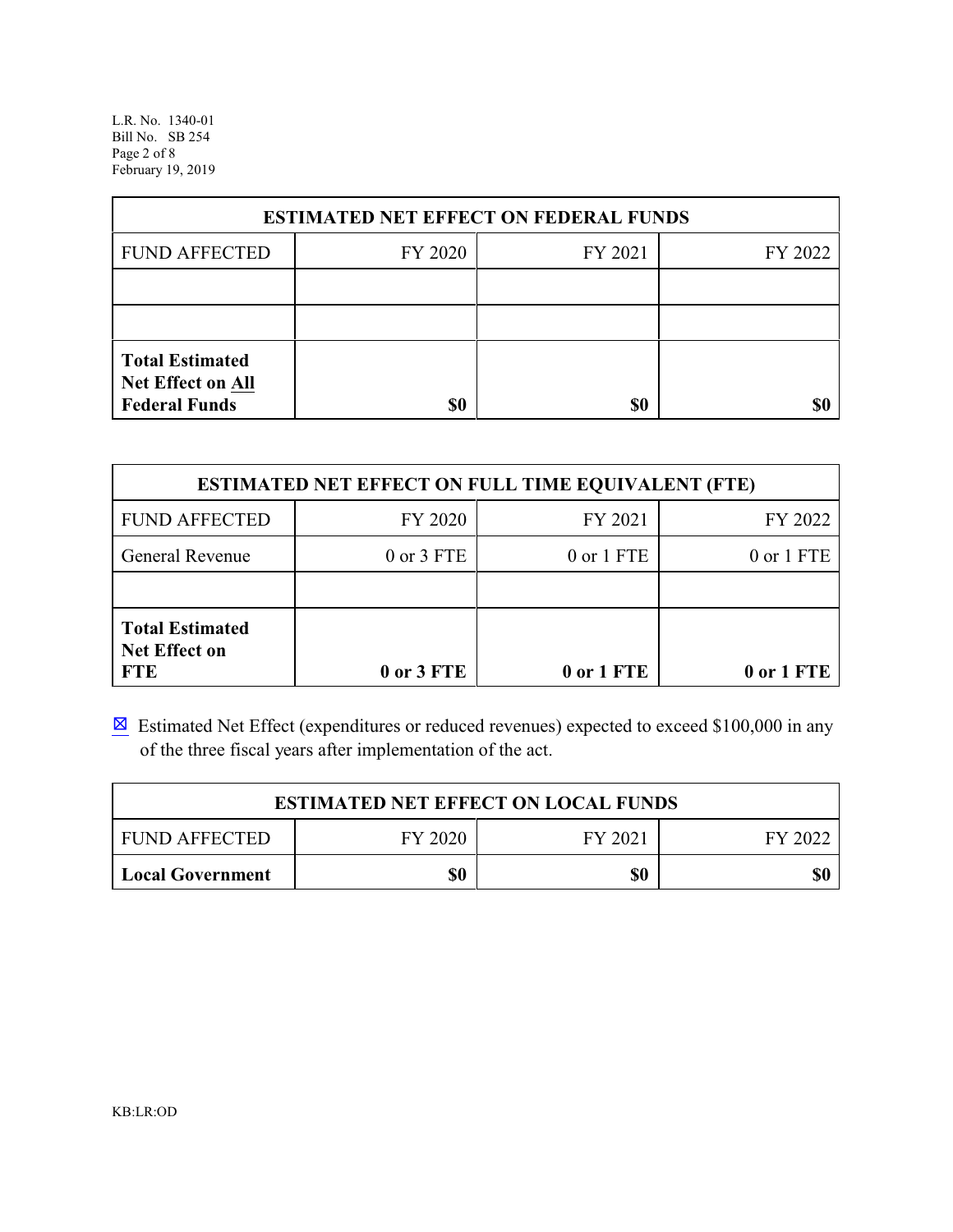L.R. No. 1340-01 Bill No. SB 254 Page 3 of 8 February 19, 2019

## **FISCAL ANALYSIS**

# ASSUMPTION

### Officials at the **Department of Revenue (DOR)** assume the following regarding this proposal:

#### *Administrative Impact*

To implement the proposed legislation, the Department will be required to:

- Complete programming and user acceptance testing to create a new action type in the Missouri Driver License (MODL) system;
- Create new procedures, training manuals, notices, and forms;
- Update the Missouri Driver Guide and the Department website; and
- Train staff.

#### FY 2020 - Driver License Bureau

| Administrative Analyst I            | 1176 hrs. @ \$14.70 per hr. | $= $17,287$  |
|-------------------------------------|-----------------------------|--------------|
| Management Analysis Spec II         | 1176 hrs. @ \$20.57 per hr. | $=$ \$24,190 |
| Revenue Manager                     | 1008 hrs. @ \$20.59 per hr. | $=$ \$20,755 |
| Total                               |                             | $=$ \$62,232 |
| FY 2020 - Personnel Services Bureau |                             |              |
| <b>Administrative Analyst III</b>   | 336 hrs. @ \$19.80 per hr.  | $=$ \$6,653  |
| Management Analysis Spec I          | 336 hrs. @ \$18.42 per hr.  | $=$ \$6,189  |
| Total                               |                             | $= $12,842$  |
|                                     |                             |              |

#### **Total Costs = \$75,074**

**Oversight** assumes DOR may hire additional staff due to the amount of hours required to implement this proposal. However, DOR also may handle this internal work without seeking additional appropriation authority. Oversight assumes DOR may hire two additional FTE to staff for the two positions listed above that are anticipated to need over 1,080 of work. Therefore, Oversight will range the fiscal impact to DOR from \$0 (work hours specified above will be handled by existing staff with no actual additional state expenditures) to an additional 2 FTE for FY 2020 (\$100,783) only.

OA-ITSD services will be required at a cost of **\$127,494** (1,699.92 hours x \$75 per hour) in FY 2020.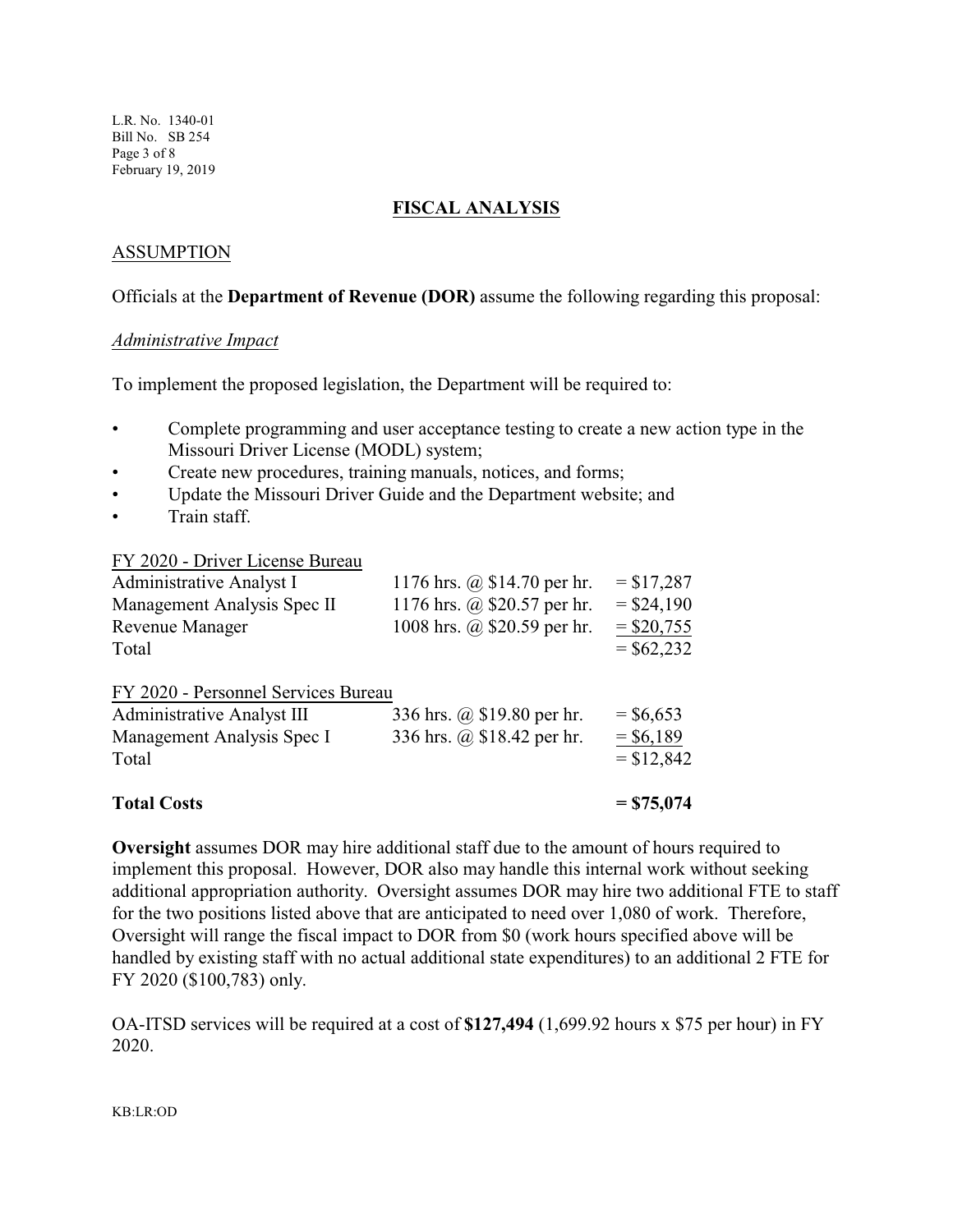L.R. No. 1340-01 Bill No. SB 254 Page 4 of 8 February 19, 2019

# ASSUMPTION (continued)

# *Administrative Impact* (continued)

**Oversight** also notes ITSD assumes that every new IT project/system will be bid out because all their resources are at full capacity. For this bill, ITSD assumes they will contract out the programming changes needed to the MODL system. ITSD estimates the project would take 1,699.92 hours at a contract rate of \$75 per hour for a total cost to the state of \$127,494. Oversight notes that an average salary for a current IT Specialist within ITSD is \$51,618, which totals roughly \$80,000 per year when fringe benefits are added. Assuming that all ITSD resources are at full capacity, Oversight assumes ITSD may (instead of contracting out the programming) hire an additional IT Specialist to perform the work required from this bill. Therefore, Oversight will range the fiscal impact from the cost of contracting out the work (\$127,494) to hiring an additional FTE IT Specialist (roughly \$80,000 per year).

| Year         | <b>Number</b> |
|--------------|---------------|
| 2012         | 8             |
| 2013         | 4             |
| 2014         | 7             |
| 2015         | 12            |
| 2016         | 10            |
| 2017         | 5             |
| 2018         | 7             |
| <b>Total</b> | 53            |

**DOR** notes below are the yearly number of MoDOT highway workers struck in work zones. The number of emergency responders is unknown, but is assumed that the statistics are similar.

The average total per year is 8 highway workers.

A Revenue Processing Tech I (RPT I) can process 48 revocations per day, including returned mail and other related documents. The Department assumes it can absorb the additional processing with existing staff. If the number of documents received is higher than anticipated, additional FTE will be requested through the appropriations process.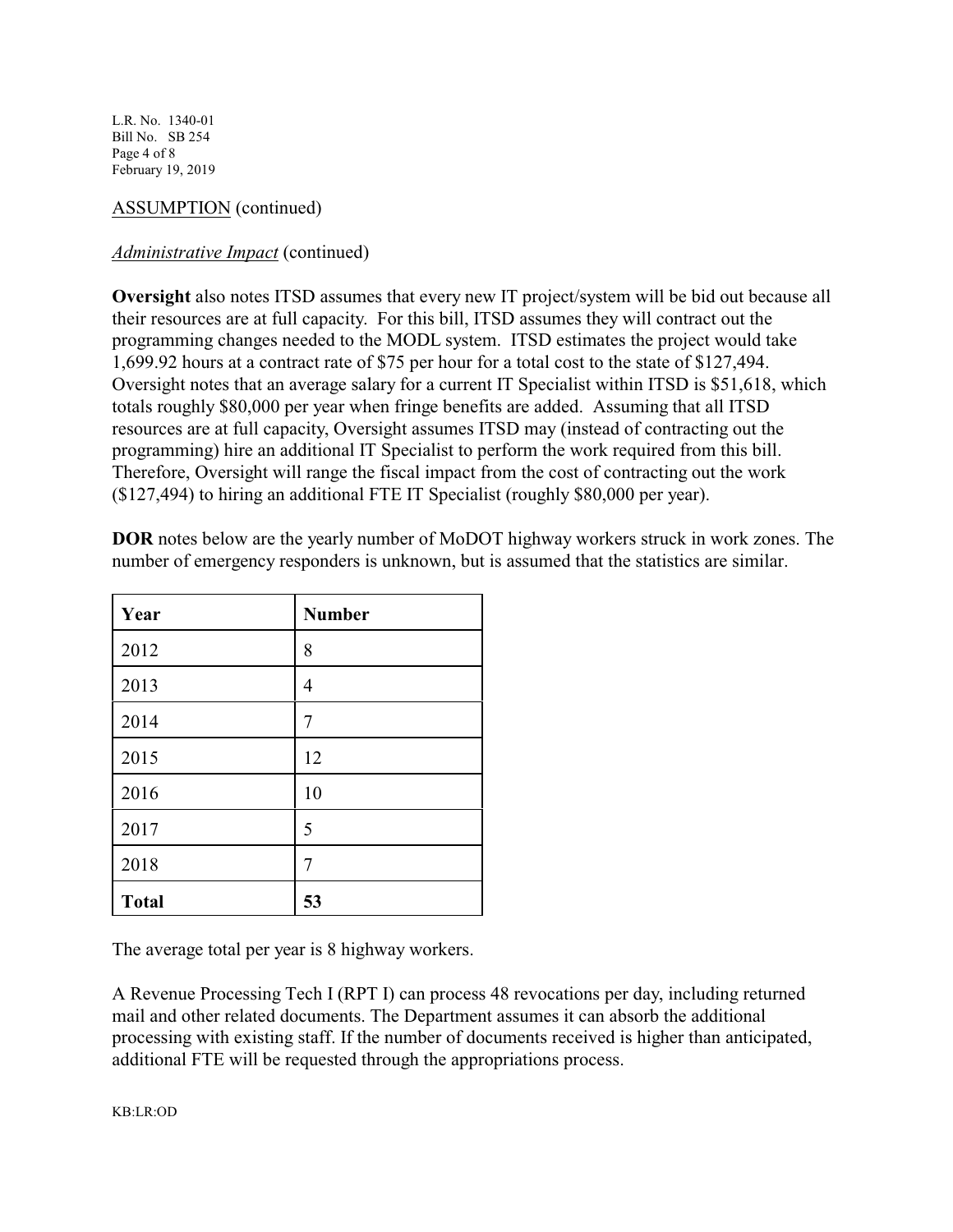L.R. No. 1340-01 Bill No. SB 254 Page 5 of 8 February 19, 2019

## ASSUMPTION (continued)

### *Administrative Impact* (continued)

**Oversight** does not have any information to the contrary in regards to DOR's assumptions; therefore, Oversight will not reflect a fiscal impact to DOR on the fiscal note.

### *Revenue Impact*

A \$20 reinstatement fee is imposed for reinstatement of any license suspensions. Due to the low number of suspensions anticipated the expected revenue increase will be minimal.

Any fees collected would be distributed 75% Highway Fund, 15% Cities, and 10% Counties.

**Oversight** does not have any information to the contrary in regards to DOR's assumptions; therefore, Oversight will not reflect an increase in fine revenue on the fiscal note.

Officials at the **Office of Prosecution Services (OPS)** assume no measurable impact to their organization. The creation of a new crime creates additional responsibilities for county prosecutors which may in turn result in additional costs which are difficult to determine.

**Oversight** does not have any information to the contrary in regards to OPS' assumptions; therefore, Oversight will not reflect a fiscal impact to OPS as they have indicated they can absorb any costs from this proposal.

Officials from the **Department of Transportation**, **Office of the State Courts Administrator**, **Department of Public Safety - Missouri Highway Patrol** and **Office of the State Public Defender** each assume the proposal will have no fiscal impact on their respective organizations.

**Oversight** notes that the agencies mentioned above have stated the proposal would not have a direct fiscal impact on their organization. Oversight does not have any information to the contrary. Therefore, Oversight will reflect a zero impact on the fiscal note for these agencies.

Officials from the **City of Springfield**, **Springfield Police Department**, **Boone County Sheriff's Office**, **St. Louis County Department of Justice Services** and **Joplin Police Department** each assume the proposal will have no fiscal impact on their respective organizations.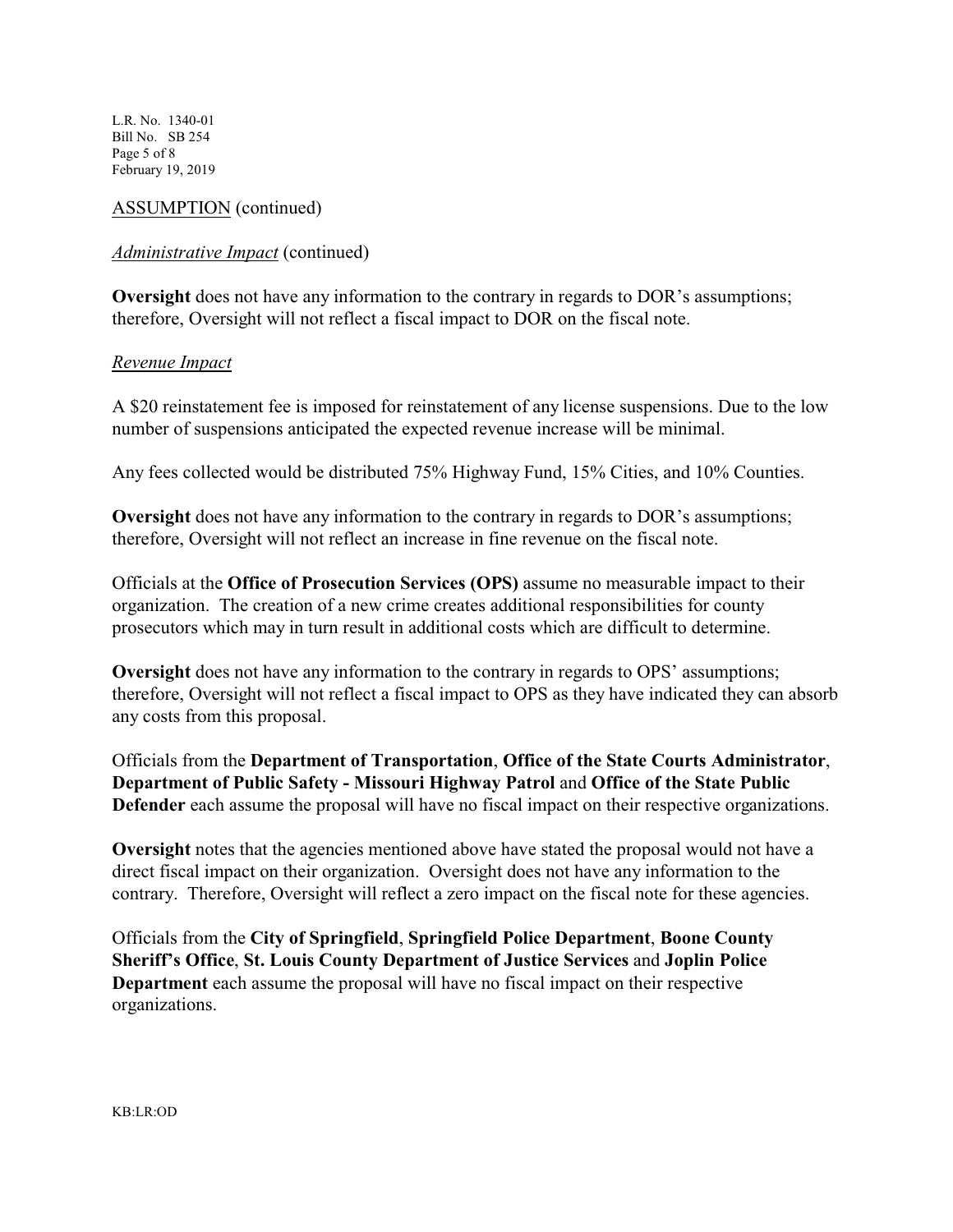L.R. No. 1340-01 Bill No. SB 254 Page 6 of 8 February 19, 2019

### ASSUMPTION (continued)

**Oversight** notes that the local law enforcement agencies mentioned above have stated the proposal would not have a direct fiscal impact on their organization. Oversight does not have any information to the contrary. Therefore, Oversight will reflect a zero impact on the fiscal note for these local law enforcement agencies.

Oversight only reflects the responses that we have received from state agencies and political subdivisions; however, other law enforcement agencies were requested to respond to this proposed legislation but did not. For a general listing of political subdivisions included in our database, please refer to [www.legislativeoversight.mo.gov.](http://www.legislativeoversight.mo.gov.)

| FISCAL IMPACT - State Government                                                                                                      | FY 2020<br>$(10 \text{ Mo.})$  | FY 2021                 | FY 2022                 |
|---------------------------------------------------------------------------------------------------------------------------------------|--------------------------------|-------------------------|-------------------------|
| <b>GENERAL REVENUE FUND</b>                                                                                                           |                                |                         |                         |
| Cost - DOR - Administrative costs<br>(ranged from using existing staff to hiring)<br>two (2) additional FTE for FY 2020)              | $$0$ to<br>(\$100,783)         | \$0                     | \$0                     |
| Cost - DOR - ITSD costs (ranged from<br>contracting out programming (\$127,494)<br>to hiring one (1) additional FTE IT<br>Specialist) | $(\$66,632)$ to<br>(\$127,494) | $$0$ to<br>$(\$80,631)$ | $$0$ to<br>$(\$81,312)$ |
|                                                                                                                                       |                                |                         |                         |
| <b>ESTIMATED NET EFFECT ON THE</b><br><b>GENERAL REVENUE FUND</b>                                                                     | $(§66, 632)$ to<br>(S228, 277) | \$0 to<br>$(\$80,631)$  | \$0 to<br>(\$81,312)    |
| Estimated Net FTE Change for General<br>Revenue                                                                                       | 0 or 3 FTE                     | 0 or 1 FTE              | 0 or 1 FTE              |
| FISCAL IMPACT - Local Government                                                                                                      | FY 2020<br>$(10 \text{ Mo.})$  | FY 2021                 | FY 2022                 |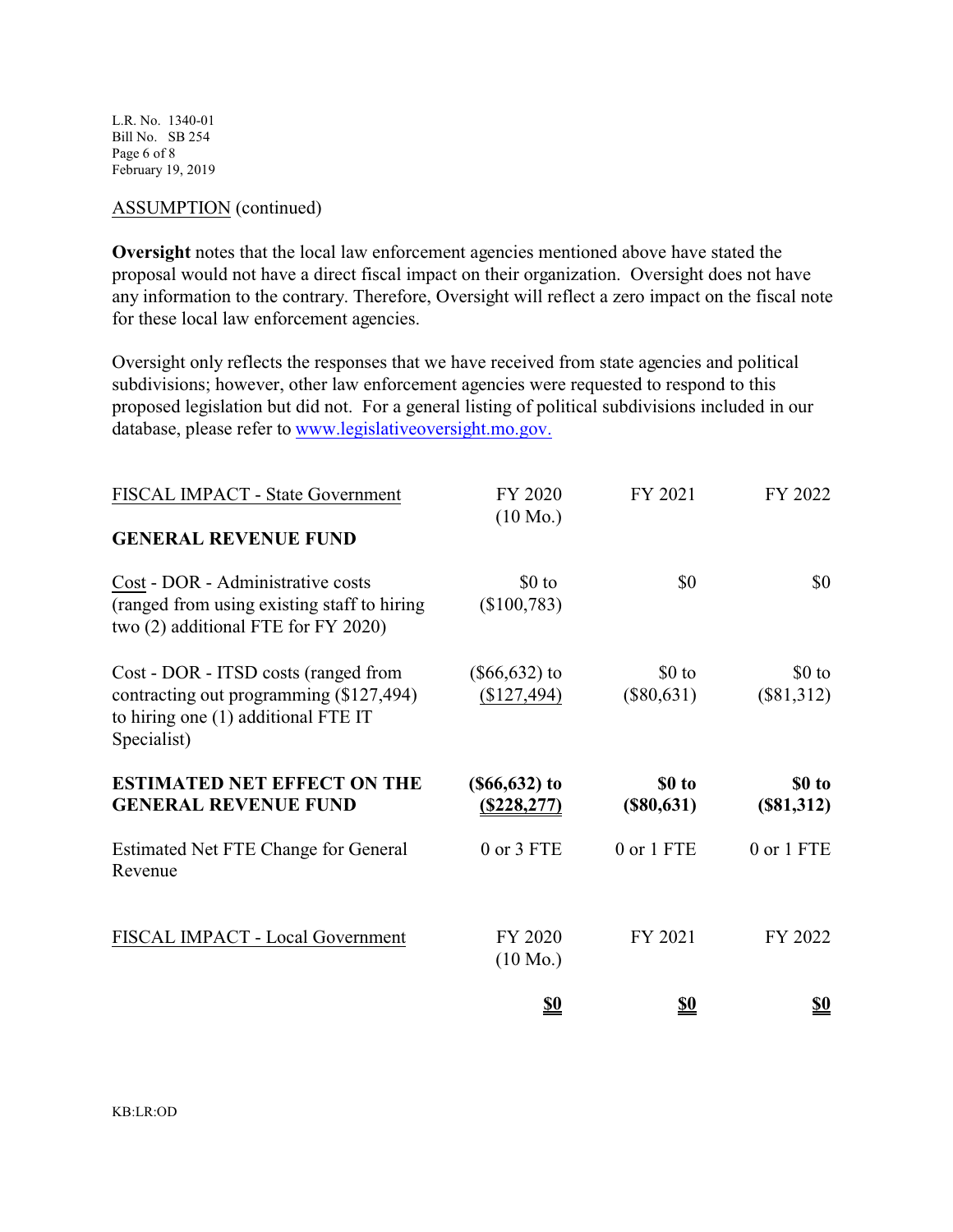L.R. No. 1340-01 Bill No. SB 254 Page 7 of 8 February 19, 2019

### FISCAL IMPACT - Small Business

No direct fiscal impact to small businesses would be expected as a result of this proposal.

#### FISCAL DESCRIPTION

This act gives the Director of the Department of Revenue the authority to revoke a driver's license upon notification by a law enforcement officer that an individual was involved in a physical accident where his or her vehicle struck a highway worker within a properly designated construction or work zone (Section 304.585, RSMo.), or emergency responder within a properly designated active emergency zone (Section 304.894, RSMo.).

Individuals whose driver's licenses have been revoked may apply for immediate reinstatement by retaking and passing the written and driving portions of the driver's examination, or may petition the circuit court in the county in which the accident occurred. The revocation may be stayed pending the outcome of the case, as specified in the act. The county prosecutor shall act on behalf of the Director of Revenue at the hearing. The hearing shall determine only whether the person was involved in a highway accident when a worker or emergency responder was hit, and whether Department of Transportation guidelines for notice and signage were properly implemented. If the court determines either condition to not be satisfied, the court shall order the Director to reinstate the individual's license.

Administrative rulings to reinstate a license under these provisions, and any related evidence, shall not be subject to subpoena or otherwise discoverable in any administrative, civil, or criminal case.

This legislation is not federally mandated, would not duplicate any other program and would not require additional capital improvements or rental space.